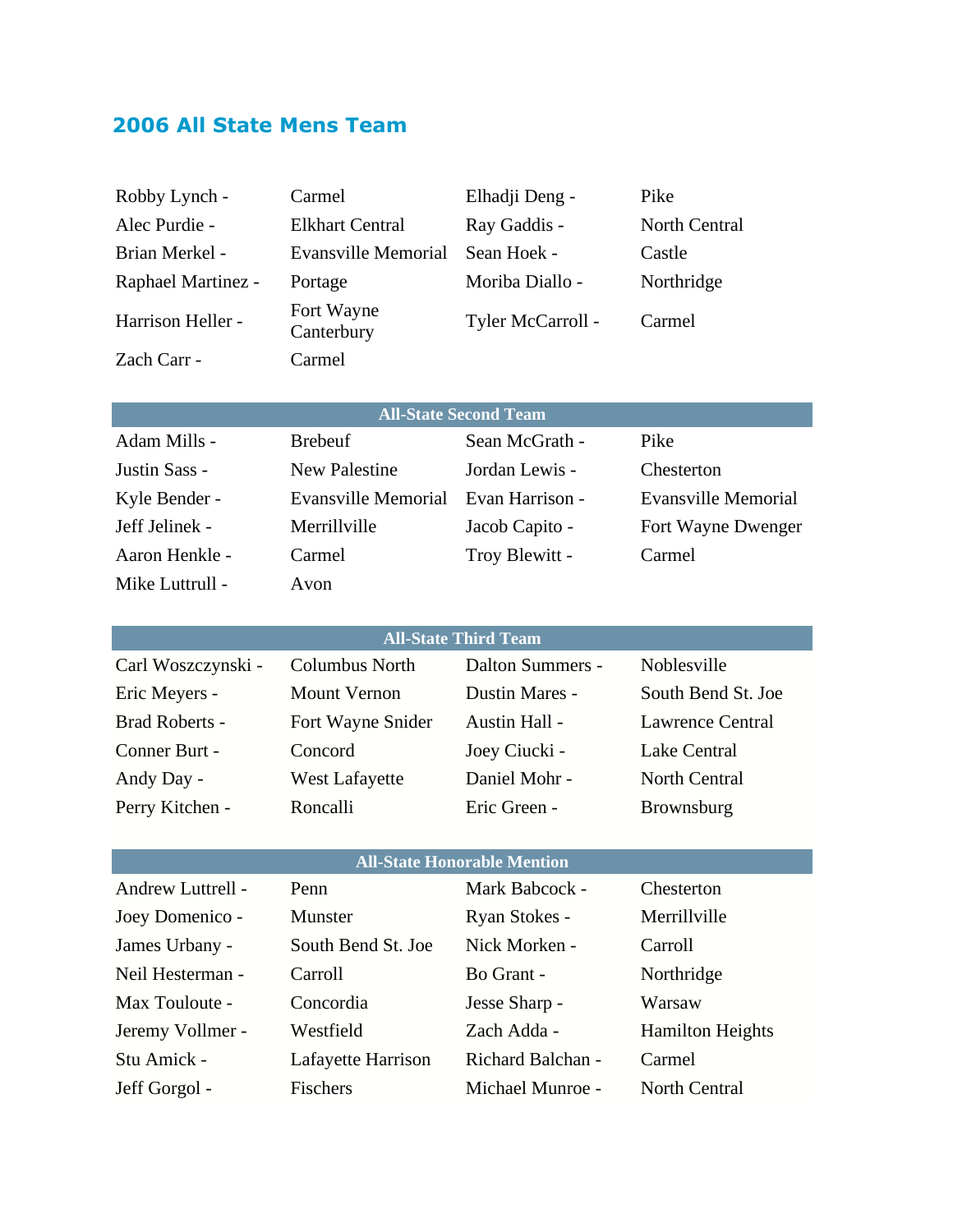| Nick Domogalik -     | Cathedral                  | Garrett Hentrup - | Cathedral                |
|----------------------|----------------------------|-------------------|--------------------------|
| Marcus Bastianelli - | North Central              | Ben McCormick -   | <b>Columbus East</b>     |
| Ben Bauer -          | Jeffersonville             | Cody Clark -      | East Central             |
| Brad Orem -          | Providence                 | Alex Adams -      | Floyd Central            |
| Joe Tolen -          | <b>Evansville Central</b>  | Mitch Mansfield - | Evansville Day<br>School |
| Spenser Negley -     | Castle                     | Ryan Moll -       | Evansville Harrison      |
| Austin Schall -      | <b>Evansville Harrison</b> |                   |                          |

## **Player of the Year Robby Lynch - Carmel**

# **Coach of the Year Dan Kapsalis -Carmel**

# **2006 All State Womens Team**

| Jessica Krichbaum - | Penn                             | Katie Wilson -      | Fort Wayne<br>Canterbury  |
|---------------------|----------------------------------|---------------------|---------------------------|
| Margaret Allgeier - | <b>Bishop Dwenger</b>            | Mary Kreger -       | Noblesville               |
| Margo McAuley -     | Noblesville                      | Jessica Stellhorn - | Noblesville               |
| Jackie Eft -        | <b>Hamilton South</b><br>Eastern | Julie Scheidler -   | <b>Bishop Chatard POY</b> |
| Morgan Redman -     | <b>North Central</b>             | Katie Molinet -     | Evansville Reitz          |
| Hanna Messick -     | <b>Center Grove</b>              |                     |                           |

| <b>All-State Second Team</b> |                     |                  |         |
|------------------------------|---------------------|------------------|---------|
| Rachel Byron -               | Mishawaka Marion    | Lauren Gerbick - | Andrean |
|                              | $\sim$ 1. $\sim$ 1. |                  |         |

| Erin Duffy -      | <b>Hamilton South</b><br>Eastern | Alexis Tryba -    | Carmel                     |
|-------------------|----------------------------------|-------------------|----------------------------|
| Kate Cunningham - | Ben Davis                        | Allison Kealing - | Cathedral                  |
| Rachael Reid -    | Plainfield                       | Lyndee Collins -  | <b>Center Grove</b>        |
| Megan Kempf -     | <b>Evansville Bosse</b>          | Adara Schauman -  | <b>Evansville Memorial</b> |
| Erin Jacobson -   | <b>Bishop Dwenger</b>            |                   |                            |